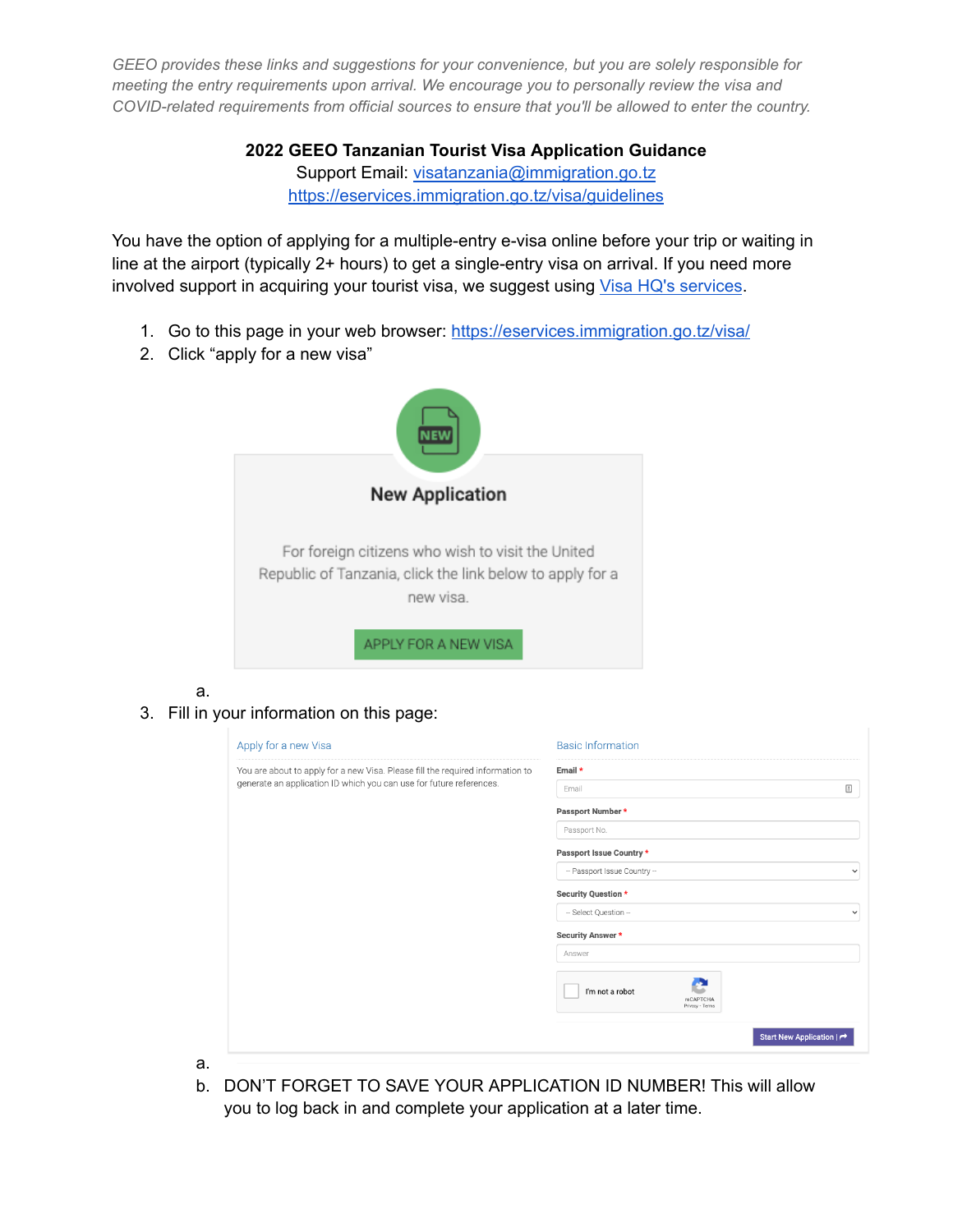## 4. Fill in your personal information on the next page:

| Application ID:                    |                                                     |              |                                                                                              |              |                    | Applicant Email: cindy@geeo.org      |              |
|------------------------------------|-----------------------------------------------------|--------------|----------------------------------------------------------------------------------------------|--------------|--------------------|--------------------------------------|--------------|
| Personal Information               |                                                     |              | Note: Information on this page must match the information as it is written in your passport. |              |                    |                                      |              |
| Contact, Address and<br>Employment | Personal Information                                |              |                                                                                              |              |                    |                                      |              |
|                                    | First name*                                         |              | Middle name                                                                                  |              | Surname            |                                      |              |
| Passport Information               | First name                                          | $\triangleq$ | Middle name                                                                                  |              | Surname            |                                      |              |
| Travel Information                 | Gender*                                             |              | <b>Marital Status *</b>                                                                      |              |                    |                                      |              |
| Travel Companions                  | $\circ$<br>Male<br>Female<br>O                      |              | -- Select Status --                                                                          | $\checkmark$ |                    |                                      |              |
| Documents                          |                                                     |              |                                                                                              |              |                    |                                      |              |
| Declaration                        | Date and Place of Birth                             |              |                                                                                              |              |                    |                                      |              |
|                                    | Birth Date *                                        |              | Country *                                                                                    |              | City *             |                                      |              |
| Payments                           | Month<br>Year<br>Day<br>$\check{~}$<br>$\checkmark$ | $\checkmark$ | -- Select Country --                                                                         | $\checkmark$ | City               |                                      |              |
| Complete                           |                                                     |              |                                                                                              |              |                    |                                      |              |
|                                    | Nationality                                         |              |                                                                                              |              |                    |                                      |              |
|                                    | Nationality at Birth *                              |              | Present Nationality *                                                                        |              | Residence Status * |                                      |              |
|                                    | -- Select Nationality --                            | $\checkmark$ | -- Select Nationality --                                                                     | $\checkmark$ | - Select Status -  |                                      | $\checkmark$ |
|                                    |                                                     |              |                                                                                              |              |                    |                                      |              |
|                                    | Save and exit   图                                   |              |                                                                                              |              |                    | Save and continue $\mid \rightarrow$ |              |

- a.
- b. Please note that your nationality will be "American" as "United States of America" is not listed as an option.
- 5. Fill in your contact, address, and employment information:

|                             |                                                      | Applicant Email: cindy@geeo.org      |
|-----------------------------|------------------------------------------------------|--------------------------------------|
| Contact Information         |                                                      |                                      |
| <b>Telephone No</b>         | Mobile No*                                           | Email *                              |
| Telephone No                | $\blacksquare$ $\blacktriangleright$ +1 201-555-0123 | Email                                |
|                             |                                                      |                                      |
| Physical Address            |                                                      |                                      |
| Present Physical Address *  | Present City *                                       | Present Country *                    |
| Present Physical Address    | Present City                                         | -- Select Country --<br>$\checkmark$ |
| Permanet Physical Address * | Permanet City *                                      | Permanet Country *                   |
| Permanet Physical Address   | Permanet City                                        | -- Select Country --<br>$\checkmark$ |
|                             |                                                      |                                      |
|                             |                                                      |                                      |
| <b>Employment Status *</b>  | Employer                                             | Occupation                           |
| -- Select Status --         | Employer                                             | Occupation                           |
|                             |                                                      |                                      |
| Save and exit   图           |                                                      | Save and continue $ \rightarrow$     |
|                             | Employment                                           | 固<br>$\checkmark$                    |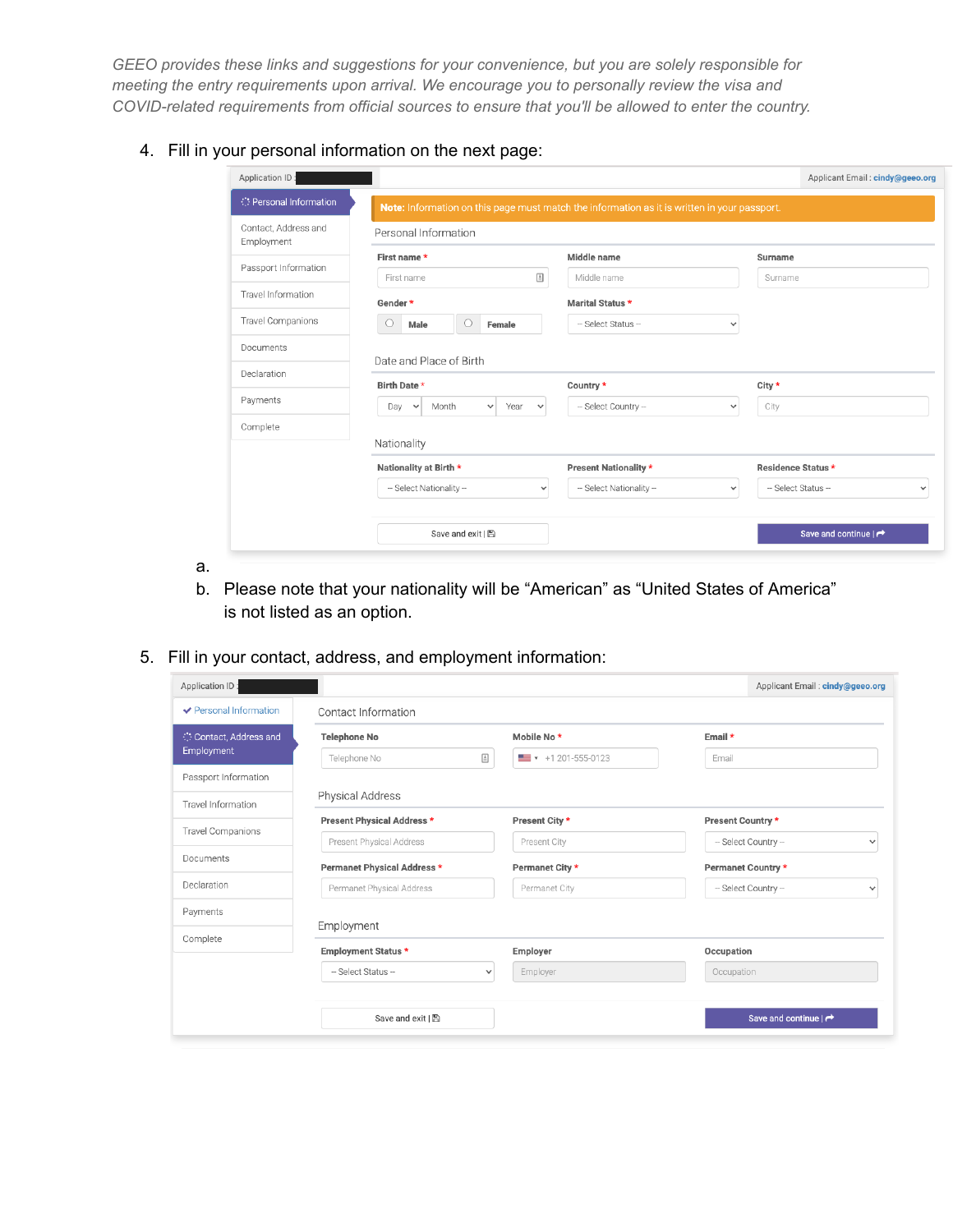6. Provide your passport details. You most likely have an "ordinary" passport unless you are an official diplomat.

| ✔ Personal Information      | Passport Information                                          |                                                      |                                      |
|-----------------------------|---------------------------------------------------------------|------------------------------------------------------|--------------------------------------|
| ✔ Contact, Address and      | Passport Type *                                               | Passport Number *                                    |                                      |
| Employment                  | -- Select Pasport type --                                     | Passport Number<br>$\checkmark$                      |                                      |
| <b>Passport Information</b> | Country of Issue *                                            | Place of issue *                                     |                                      |
| Travel Information          | -- Select Country --                                          | Place of issue<br>$\checkmark$                       |                                      |
| Travel Companions           | Issuance Date *                                               | Expiry Date *                                        |                                      |
| Documents                   | Year<br>Month<br>Day<br>$\check{~}$<br>$\vee$<br>$\checkmark$ | Month<br>Year<br>Day<br>$\checkmark$<br>$\checkmark$ | $\checkmark$                         |
| Declaration                 | Spouse Information                                            |                                                      |                                      |
| Payments                    | Full name *                                                   | Nationality *                                        |                                      |
| Complete                    | Spouse name                                                   | -- Select country --                                 |                                      |
|                             | Save and exit   图                                             |                                                      | Save and continue $\mid \rightarrow$ |

- 7. Complete your travel information.
	- a. The hotel address is 37A Serengeti Rd, Arusha, Tanzania.
	- b. See the screenshot below for our suggested answers to several fields where you may have questions.
	- c. While you may only need a single-entry visa, as of the time of writing, that was not an option in this form. Please select "multiple entry visa" as it is the same price as a single entry.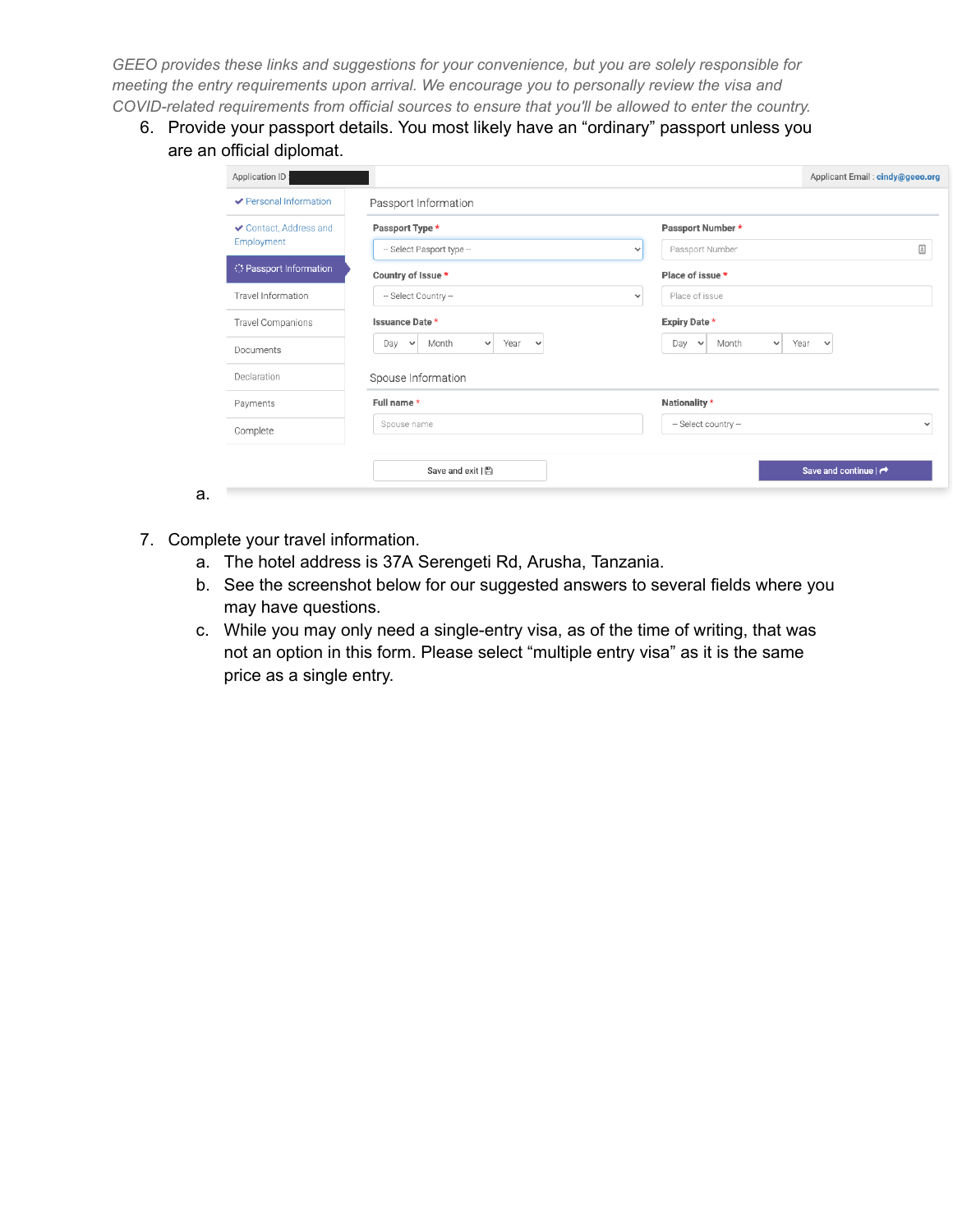| ← Personal Information | Tanzania Embassy                             |                        |                                    |                                                |                       |
|------------------------|----------------------------------------------|------------------------|------------------------------------|------------------------------------------------|-----------------------|
| ✔ Contact, Address and | Country from where you are applying *        |                        |                                    | Nearby embassy to handle your application *    |                       |
| Employment             | UNITED STATES OF AMERICA                     | v                      | Washington, D.C., U.S.A.           |                                                |                       |
| ✔ Passport Information | Visit Details                                |                        |                                    |                                                |                       |
| Travel Information     | Type of Visa Requested *                     |                        | Purpose of your visit *            |                                                |                       |
| Travel Companions      | Multiple Entry Visa                          | v                      |                                    | Leisure and Holiday (Bilateral Agreement, USA) |                       |
| Documents              | Is this your first time to visit Tanzania? * | Last visit date        |                                    | <b>Visa Number</b>                             |                       |
| Declaration            | $\circ$<br>۲<br>Yes<br>No                    | Day V<br>Month         | ٧<br>Year<br>$\checkmark$          | Last Visa Number                               |                       |
| Payments               | <b>Travel Plans</b>                          |                        |                                    |                                                |                       |
| Complete               | Destination *                                | <b>Onward Country</b>  |                                    |                                                |                       |
|                        | Tanzania Mainland<br>$\checkmark$            | -- Select Country --   | ٧                                  |                                                |                       |
|                        | Port Type *                                  | Port of entry          |                                    | Port of departure                              |                       |
|                        | ٧<br>Airports                                | -- Select port --      | $\checkmark$                       | -- Select port --                              |                       |
|                        | Date of arrival *                            | Stay duration (days) * |                                    |                                                |                       |
|                        | Day<br>Month<br>Year<br>٧<br>◡<br>٧          | Stay duration (days)   |                                    |                                                |                       |
|                        | Local Host                                   |                        |                                    |                                                |                       |
|                        | Host *                                       |                        |                                    |                                                |                       |
|                        | Self                                         | v                      |                                    |                                                |                       |
|                        |                                              |                        |                                    |                                                |                       |
|                        | <b>Full name</b>                             |                        | Mobile No                          |                                                |                       |
|                        | Full name                                    |                        | Mobile No                          |                                                |                       |
|                        | Email                                        |                        |                                    | Company name/ Organization registration No     |                       |
|                        | Email                                        |                        |                                    | Company name/ Organization registration No     |                       |
|                        | Relationship                                 |                        | <b>Physical Address</b>            |                                                |                       |
|                        | Relationship                                 |                        | Physical Address                   |                                                |                       |
|                        | Accommodation                                |                        |                                    |                                                |                       |
|                        | Where are you going to stay? *               |                        | Physical Address *                 |                                                |                       |
|                        | Hotel                                        | ٧                      | 37A Serengeti Rd, Arusha, Tanzania |                                                |                       |
|                        | Countries Resided                            |                        |                                    |                                                | + Add resided country |

8. Provide details about your travel companions. "G Adventures/GEEO" is your group or organization name.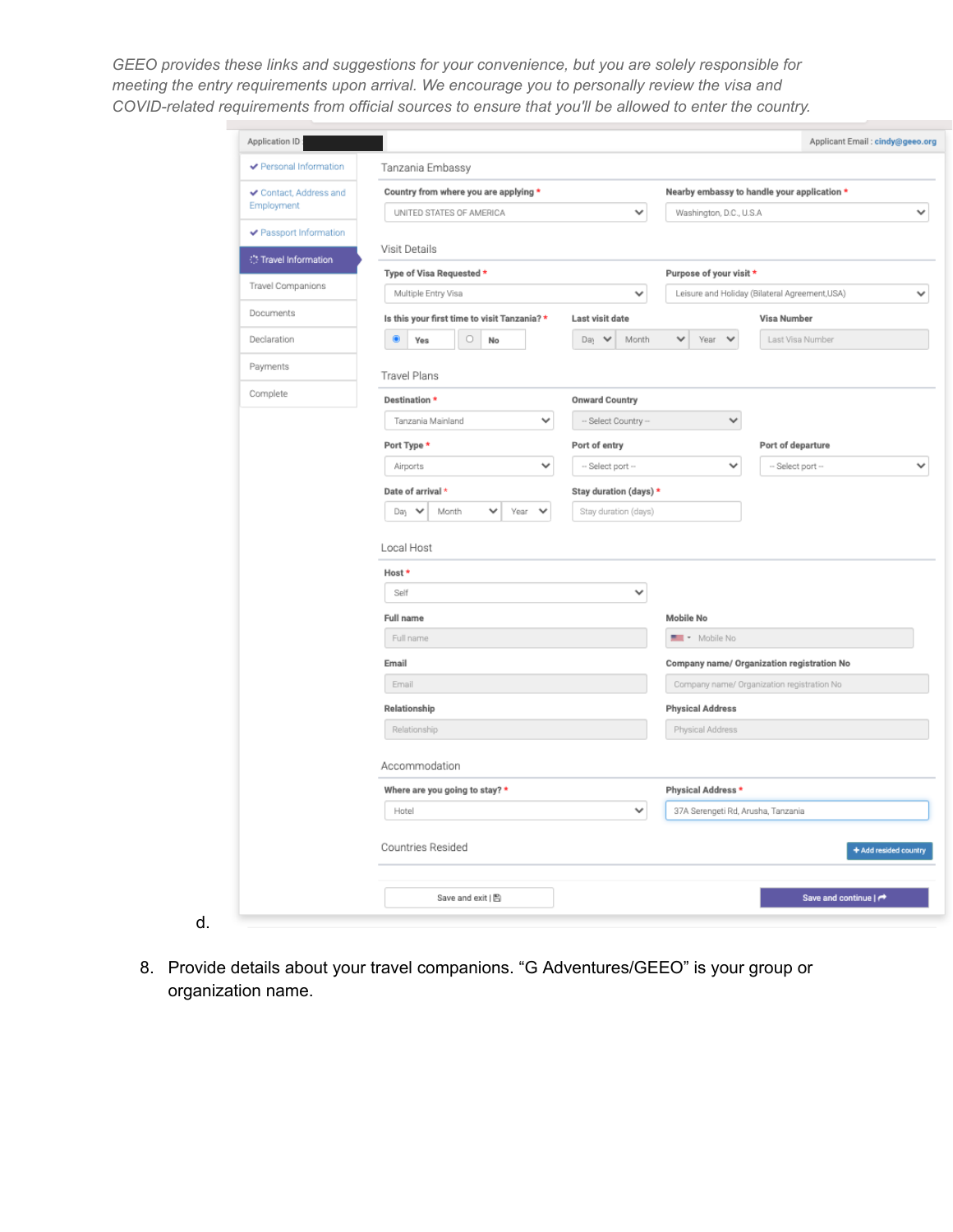| Who is accompanying you?                                                             |                                  |
|--------------------------------------------------------------------------------------|----------------------------------|
|                                                                                      |                                  |
| Are you traveling as part of a group or organization?<br>$\bullet$<br>Yes<br>No<br>U |                                  |
|                                                                                      |                                  |
| G Adventures/GEEO                                                                    |                                  |
|                                                                                      |                                  |
| Are you being accompanied by any minors?                                             |                                  |
| $\bullet$<br>Yes<br>No                                                               |                                  |
|                                                                                      |                                  |
| Save and exit   图                                                                    | Save and continue $ \rightarrow$ |
|                                                                                      | Group or Organization Name*      |

9. Upload a picture of your passport, a passport-sized photo of yourself, and a PDF copy of your return airline ticket.

a.

| Application ID:                      |                                                         | Applicant Email: cindy@geeo.org                    |
|--------------------------------------|---------------------------------------------------------|----------------------------------------------------|
| ← Personal Information               | <b>Upload Documents</b>                                 |                                                    |
| ✔ Contact, Address and<br>Employment | Applicant passport size photo                           | Applicant Passport bio data page                   |
| ✔ Passport Information               | (Supported types are 'jpeg/png', size = 300KB max)      | (Supported types are 'jpeg/png', size = 300KB max) |
| ✔ Travel Information                 |                                                         |                                                    |
| ✔ Travel Companions                  |                                                         | <b>SCEND CIR ASSOCIATE</b>                         |
| <b>Documents</b>                     |                                                         |                                                    |
| Declaration                          |                                                         |                                                    |
| Payments                             | Choose File   IMG_6291                                  | Choose File 672952149.765751                       |
| Complete                             | Supporting Document(s)                                  |                                                    |
|                                      | Return Ticket (Supported type is 'pdf', size = 1MB max) |                                                    |
|                                      | Choose File GCC_FallCleChallenge.pdf                    |                                                    |
|                                      |                                                         |                                                    |
|                                      | Save and exit   图                                       | Save and continue   $\rightarrow$                  |

b. Make sure your photos are the appropriate size as noted above. If you need to resize them, we suggest using [https://pixlr.com/editor/.](https://pixlr.com/editor/) You may also email [travel@geeo.org](mailto:travel@geeo.org) and we will resize it for you if you do not know how.